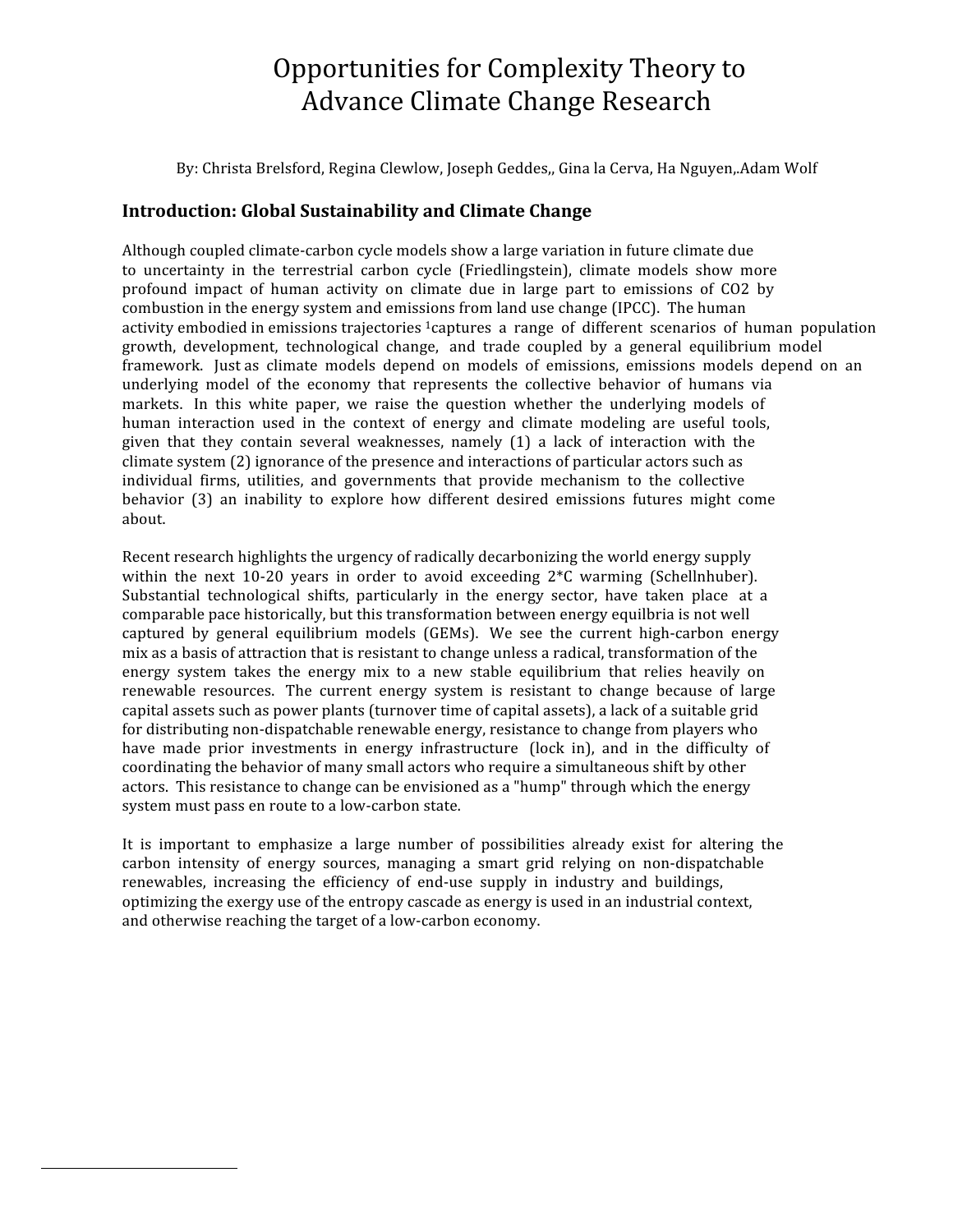We see an important role for developing agent based models (ABMs) of the energy economy, particularly within the united states, that could be used to explore tipping point behavior of coordinated shifts that would permit a transition over the hump from carbon intensive to renewable energy system. This modeling framework could be used to explore policy options, as traditional energy models (such as Reeds, etc) are, but also explore the role of behavior of individual actors, such as California or Walmart in creating a critical mass that can result in a widespread shift in the economy. Additionally, because the energy system is so capital intensive, it relies heavily on financial markets for investment, so the financial landscape seen by all investors, and the particular investments made by some players can have a strong impact on the evolution of the power supply and end use.

# **Complexity and Applications to Modeling Global Climate Change**

In recent years, the study of complex systems has risen as a new scientific field, attempting to understand the common properties that link technological, societal, and natural systems. Advances in computation have stimulated research in the area of complexity, as a key challenge lies in the formal modeling and simulation of such systems. As the field has matured, new methods and tools have emerged that provide us with an ability to model systems in the areas of biology, human behavior, and engineering, giving us a deeper understanding of patterns and properties that exist within natural and man-made systems. Given the complexity of the global climate system, these methods can provide scientists with a new and useful framework with which to investigate anthropogenic and natural causes of climate change.

A broad base of foundational knowledge contributes to the field of complexity, including probability theory, thermodynamics, information theory, and fractals. Basic tools that are often utilized with the field include statistical mechanics, stochastic dynamics, and computer simulation techniques (Bar‐Yam). However, a variety of new tools have recently emerged which provide us with increased understanding of natural and man-made complex systems, including social network theory, system dynamics, and agent-based modeling. These new tools help us understand the underlying properties, patterns and emergent behavior that are inherent in complex systems.

# **Areas for Further Research**

## **Climate Models**

Our ability to predict global scale changes in climate patterns and temperature is quite good. However, our ability to downscale these global predictions to the regional scale is much weaker. As a result, there is significant uncertainty about the specific impacts that global climate change will have on regional scales. Greater ability to quantify the impact of regional scale ecological change on social and economic institutions will allow quantification of regional costs based on a range of possible climate impacts. It will also allow quantification of costs resulting from to ecological change due to over-use, habitat loss, or invasive species. The ability to quantify local costs from a range of climate scenarios is also likely to spur action by personalizing the impacts of climate change.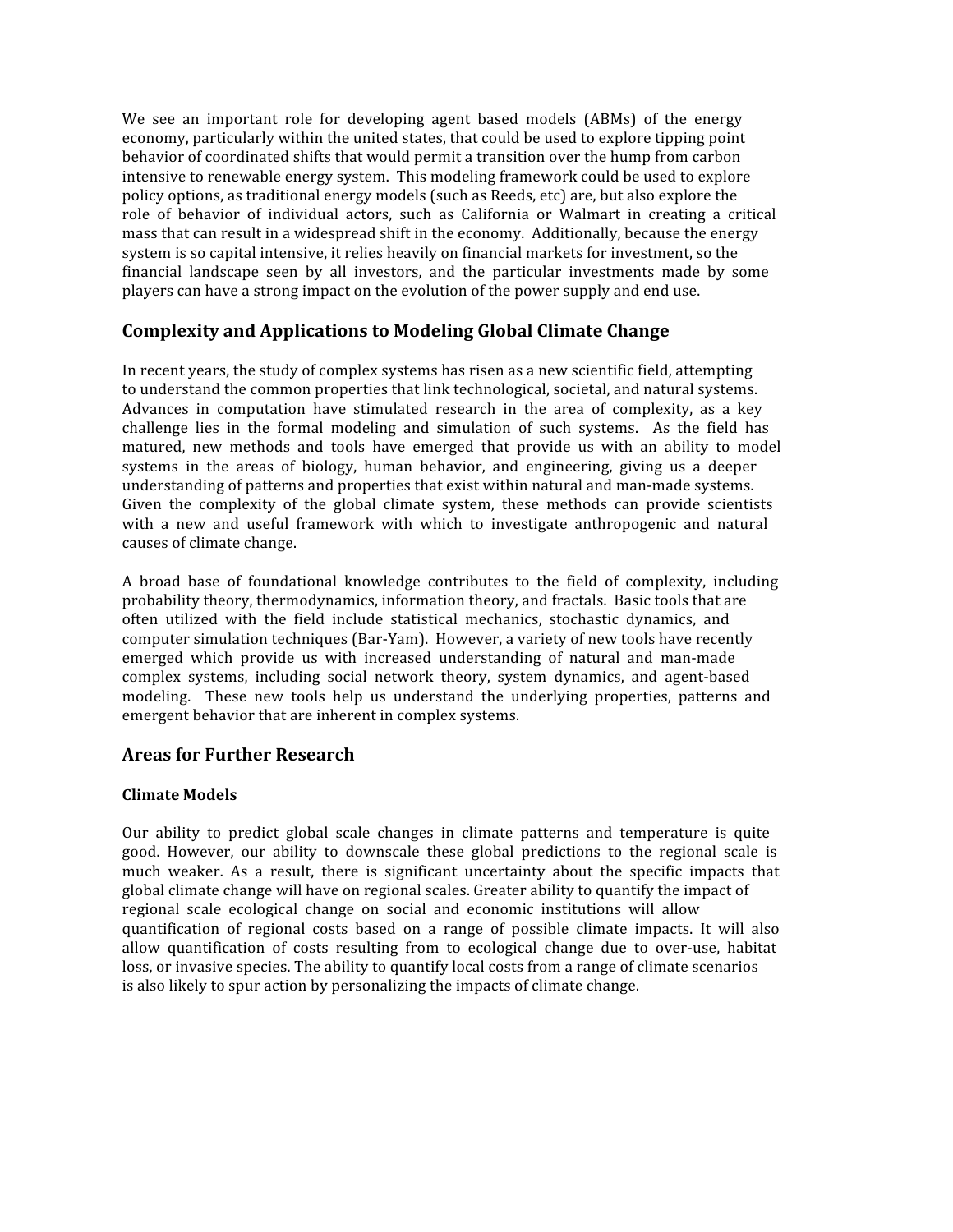One method of improving capacity to understand the social and economic impacts of ecological change is through integrating models. There are complex interactions between individual human choices, institutional actions, and the stability or health of a nearby ecosystem. Agent based models and complex systems approaches can help us understand both the mechanisms through which ecological change impacts human institutions, and the interactions between systems of very different types. One example of a system that uses agent based modeling to link legal, environmental and economic institutions with the physical behavior of a network of dams on a river basin. When the linked human and natural system is modeled correctly, historical data can be used to validate the model, and trade offs between hydroelectric power generation and ecosystem health, biodiversity, and endangered species survival can be quantified. Additionally, when the model includes rigorous water demand models, the first area of failure under different policy and climate scenarios can be modeled.

## **Technology Invention, Innovation, and Diffusion**

Decarbonization of the energy system in time to avert global warming over  $\sim$  2 deg. C will require an enormous engineering undertaking. The climate system imposes tough deadlines for decarbonization past which severe negative impacts are irreversible [Schellnhuber]. Large portions of the energy system will have to be replaced quickly. Coal plants may need to be decommissioned early (i.e. even before their costs are fully amortized). Carbon sequestration and storage has large uncertainties associated with its effectiveness, and no current commerical implementations.

The time lag between invention (first reduction to practice of an idea) and innovation (first factory and commercial implementation to sell or distribute a product created by the invention) is highly variable, and the variation of this lag does not appear to have decreased any over the last century [Grubler]. The factors that determine whether the lag between invention and innovation will be long or short is poorly understood [Grubler]. However, the social networks that surround inventors and connect them (or not) to financiers, managers, and industrialists are crucial to turn inventions into products sold in the marketplace [Hargadon].

The process of diffusion of technology is somewhat better understood, though this knowledge gives no reason to be sanguine [Grubler]. A speed up of diffusion of low carbon technology through the energy system could be accomplished in several ways. World governments could increase the price of carbon and increase both the efficiency of the energy system and the and the conversion rate of fossil to renewable energy. Note that agreement likely has to be a global one to prevent leakage [Grubler]. Even so, the amount of coal infrastructure in large countries like the United States and China will be difficult to replace in time to avoid dangerous climate change. Authoritarian governments have, in general, a greater ability to more quickly impose much faster change in their technical systems than democratic ones [Grubler].

If the leaders of the world's countries fail to implement policies to increase rates of of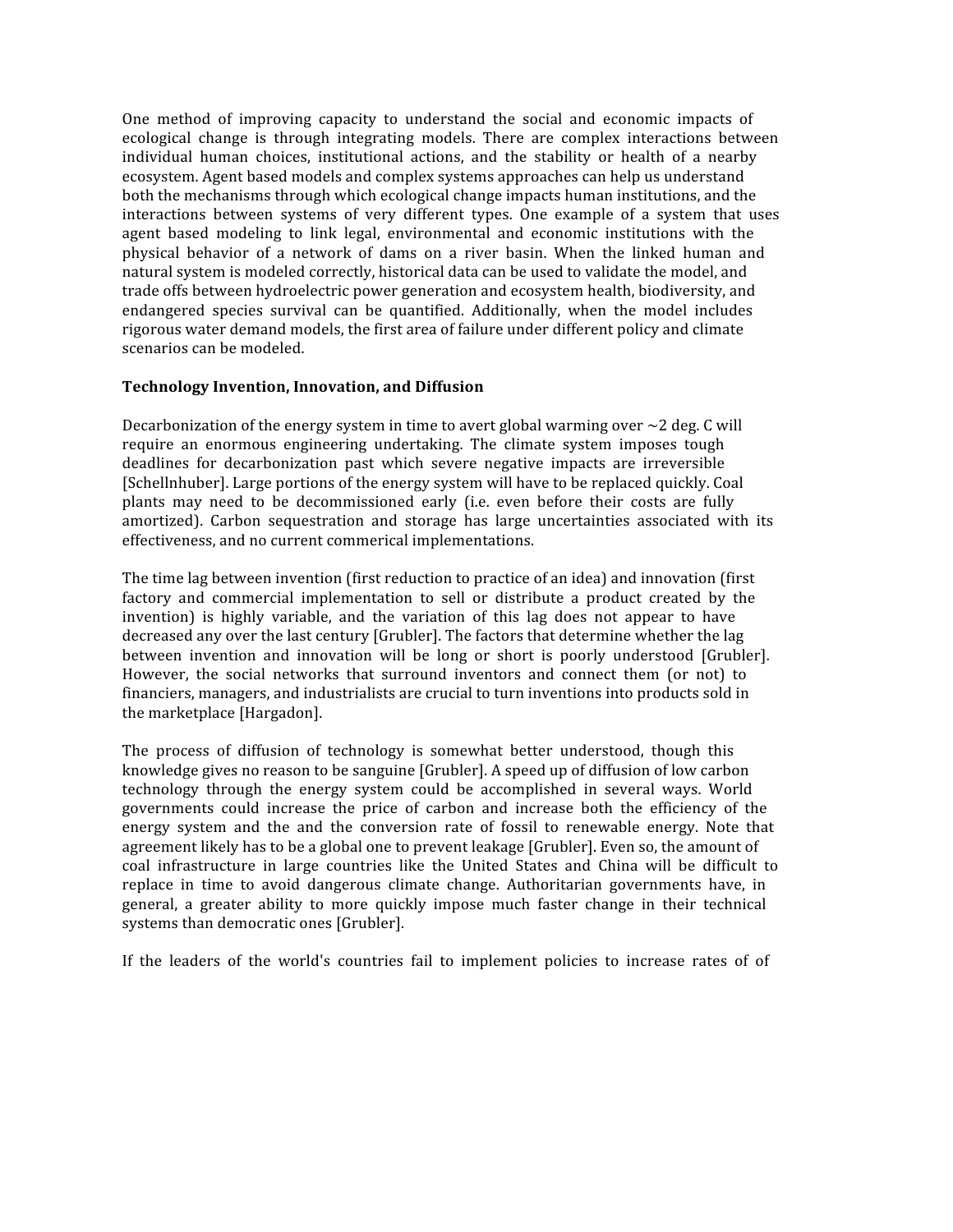decarbonization, the task will fall entirely to their societies to undertake. Individual consumer behaviors could change to reduce demand for fossil energy (both direct and embedded in manufactured goods). The processes by which such a shift would be governed are complex in their own right. The processes by which such a shift would be governed are complex themselves and desrver further study, but we will concentrate mostly on the technical and human aspects of the energy system itself and not on the demand that drives it.

The complexity of human decision making in adopting technical changes is an important subject for further study. For instatnce, the savings associated with an efficiency imporovement can be converted into a return on investment [Pearce & Denkenberger]. That is, the efficiency improvement is not evaluated on the same basis as other investments a company might make. Important topics for further research include the behavioral economics of these decisions as made by real humans (e.g. do psychological experiments on whether managers are more likely to adopt an improvement if shown its benefits in terms of return on investment instead of payback time). Even more important is to better understand the social networks around decision makers and how these affect their decisions. These networks, are hierarchical and it would be interesting and useful to see how influence at different levels of the organization (foremen, engineers, managers) affect one another. Better understanding about how humans adopt technology improvements would help us better model the process of technology diffusion.

An important determinant of the rate of technology diffusion is its cost. The learning curves that describe reductions in costs of varioius technologies are still not well understood, although various models have been proposed. For example, some models use the design structure matrix as a representation of the complexity of the technology [J. McNerney, J. D. Farmer, S. Redner, and J. E. Trancik, "The Role of Design Complexity in Technology Improvement", arXiv:0907.0036y1 (30 June 2009)]. However, typically such models assume random improvements to the components of the technology. Although they can reproduce some aspects of technological development (e.g. the emergence of power laws) in some limits, they do not capture novelty (i.e. changes in the connectivity of the design structure matrix). They typically do not include any notion of how humans actually work on improving technology or how design changes will impact rates of adoption (aside from the effect of the price reduction). Most crucially, the models can point out potential bottlenecks in further technical development, but do not show how to speed that development up.

The lack of understanding of the technology development process hinders investments in portfolios of technologies, each with its won learning curve (and uncertainties in that learning curve). Although som general admonitions can be made about the unit scale of a technology and its prospects for improvement can be made (other things equal, the smaller the unit scale the faster the development), no theory exists to better choose investments in technology portfolios, especially under large uncertainties.

Some thoughts on the more technical aspects of models and dynamics (with primary application to climate change):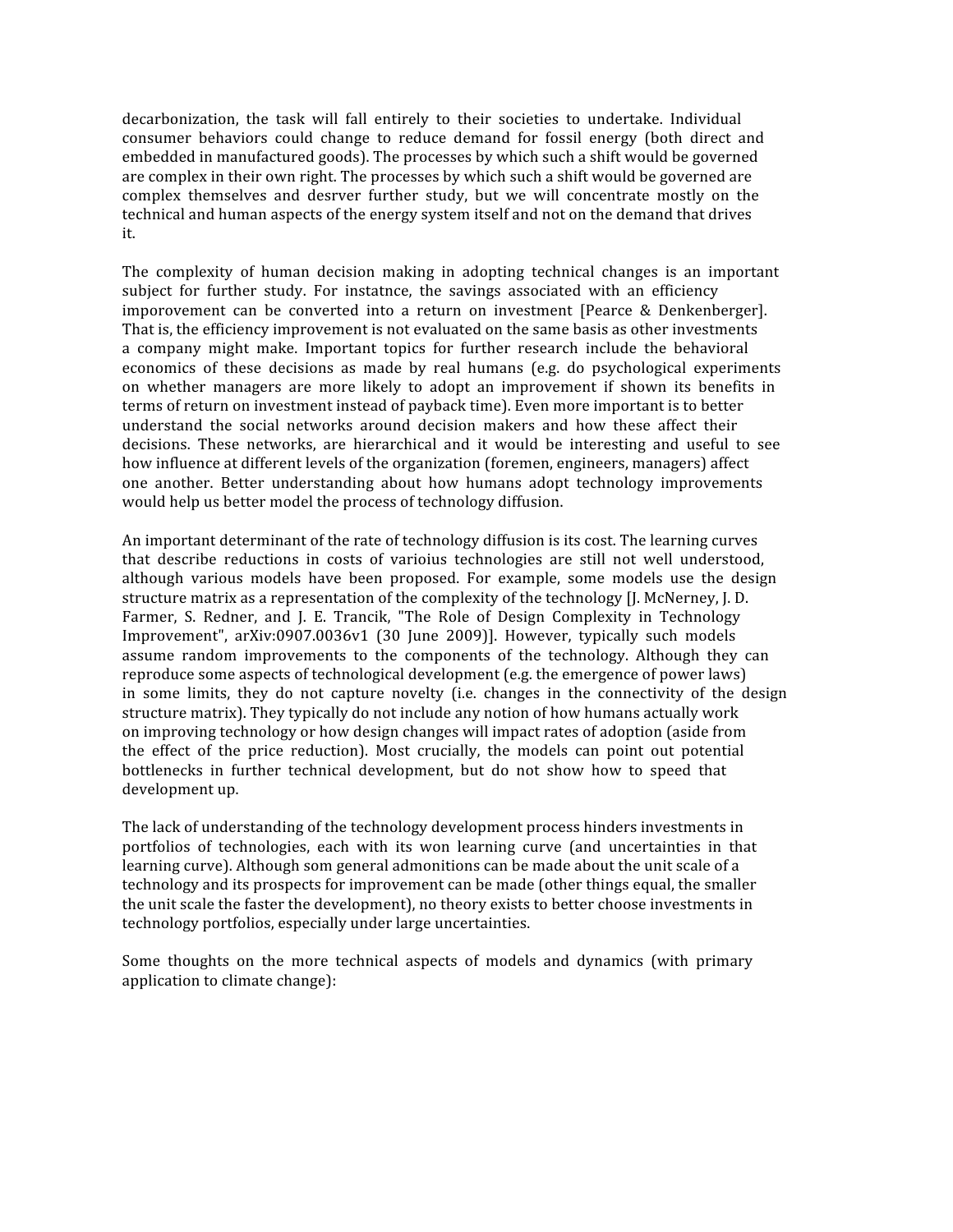We can distinguish between several types of models:

- models that make specific numerical predictions;
- models that help define kinds of system behavior that is possible.

How can models be made to better bracket or provide an idea of the parts of the system we have control over, and those we do not? Can it quantify how much control we have in different behavior regimes (i.e. phases) exhibited by the model? For example, interval computing could bracket the absolute limits of numerical model predictions independent of floating point errors. How can the probabilities of runaway processes (e.g. runaway global warming) be better assessed?

What are the specific tradeoffs in the types of assumptions made between differential equation based models (e.g. neoclassical economics models) and, for example, agent‐based models? In the former, one makes assumptions about the motivations of collections of agents. In the latter, one makes assumptions about the ability and motivations of the individual agents (at least at the beginning of the model). There has already been several centuries of mathematical research on solutions to sets of differential equations, including much numerical work over the past century. The mathematics that would describe, in a rigorous way, the behavior of an agent based model is still preliminary or perhaps not even invented yet. Therefore, many trials of agent-based models must be run to get results. The uncertainties, predictive power, and ultimate limits of prediction such models is an important area for further research.

The implementation of models as computer code is crucially important, especially as models of human actions, biology, and small scale inputs are connected to climate models. Although some scientists, including those currently implementing the large scale climate models, are either trained in computational science and good programming practices or work directly with software engineers who are, most scientists do not know how to program computers effectively and in such a way that the quality of their computer codes can be assessed [Greg Wilson, "Where's the real bottleneck in scientific computing?", American Scientist, Jan-Feb 2006]. How can effective quality control for the large scale integrated models be assured, especially when integrating components written by subject area specialists and not by trained computational scientists?

#### **Dynamic Models**

Even though climate change is widely acknowledged to be real, imminent and therefore requires concrete, aggressive actions we still need models that better approximate the uncertainty pertained in the upcoming events. We need to be aware that some systems are so complex that uncertainty is present as an inherent part and hence is not an imperfection that our models should correct. Aiming for perfection we tend to judge models based on how well they respond to our expectations and impose on them a fixed set of assumptions while there are mechanisms that we do not fully understand or know to exist. Alternative to this aggregate approach, complexity theory puts forward agent based modeling (ABM) and cellular automata (CA) among other ways to better identify and understand emergent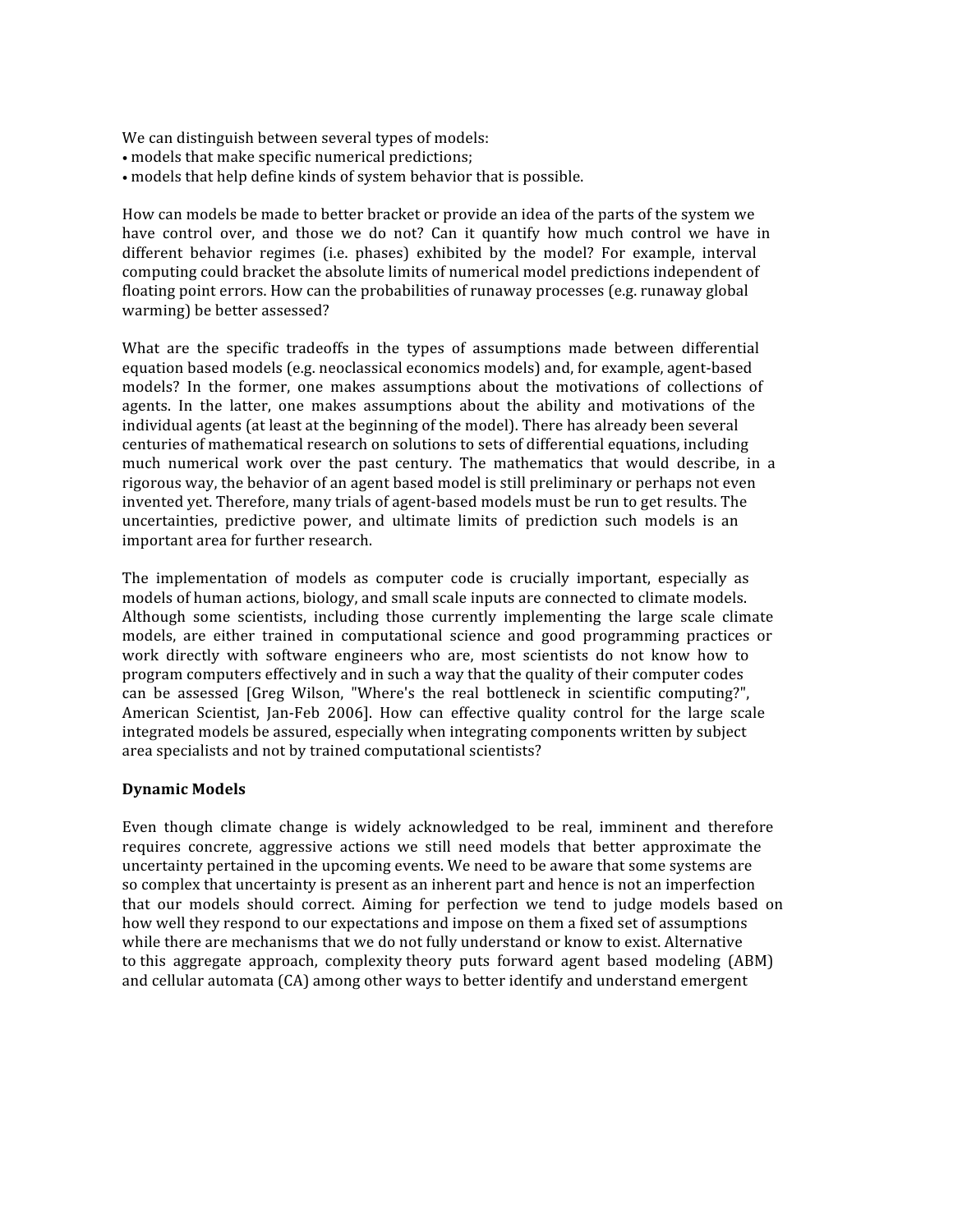behaviors and outcomes of climate change, while still addressing its spatio-temporal multiprocesses aspects. Applications of CA include urban growth, wild fires, deforestation which are products of human behavior and which have grave impacts on the ecosystem, locally and globally. But as our world is filled with tiles it is cumbersome to specify the evolving state of every cell nor add a third dimension to our cell world. ABM does not require a complete set of states for every agent, allows them to be mobile, in addition to situationappropriate characteristics. ABM is popular with modeling epidemics, utility markets, transportation systems, diffusion of new energy technologies and mitigation/ adaptation solutions etc. However these models are difficult to calibrate and validate.

As we better understand the system through the emergent actions and outcomes the uncertainty to what degree and extent we should combat climate change lessens. Neoclassical economics captures this uncertainty in discount rates. Taking into account our current most compromising and conservative scenario of a 2 centigrades increase in the Earth's temperature we should invest approximately 2% of the rich countries's GDP to battle against climate change. This is more relevant with strong sustainability, which demands the existing stock of natural capital must be preserved and enhanced because its functions and performance cannot be duplicated by manufactured capital than weak sustainability, which contends that manufactured capital of equal value can take the place of natural capital. To take care of the time dimension researchers now incorporate inter‐ generational equity to the evaluation of discount rates. However more work needs to be done in order to formulate rules that can better apply these ideas in our integrated assessment modeling.

In fact time and the quantification of the values of human, plant and animal life and diversity are not the only limits of current integrated assessment models (IAMs). Full consequences of policies we are considering might not be obvious until years after. Many events can occur during this phase lag, further troubling the refinement and verification of the models. While we would like to increasingly capture and integrate the complexity of the physical, social and economics systems this is not yet time when our available computational power is sufficient nor is our scientific knowledge complete. For this reason, expanding the models may compound the uncertainty in each sub-models and further complicate the already large chaotic overall models. Overall IAMs are useful for us in exploring the solutions space. Comparison of those models is worthwhile to see our different paths towards decarbonization and the various scenarios where we can have a carbon‐free economy.

## **Wider Applications of Complex Models**

There are a number of reasons why we believe complexity and modeling needs to be addressed and further funded within the arena of sustainability science. Sustainability can be seen as a complex system with many interacting parts (J. D. Farmer, J. West), particularly those in which human systems and environmental systems overlap and interact. Modeling and complex systems science allows for fine-grained understanding of human activity (both at the individual and group levels) within the context of physical ecosystem models. Such modeling can lead to more effective policies and will help us to understand our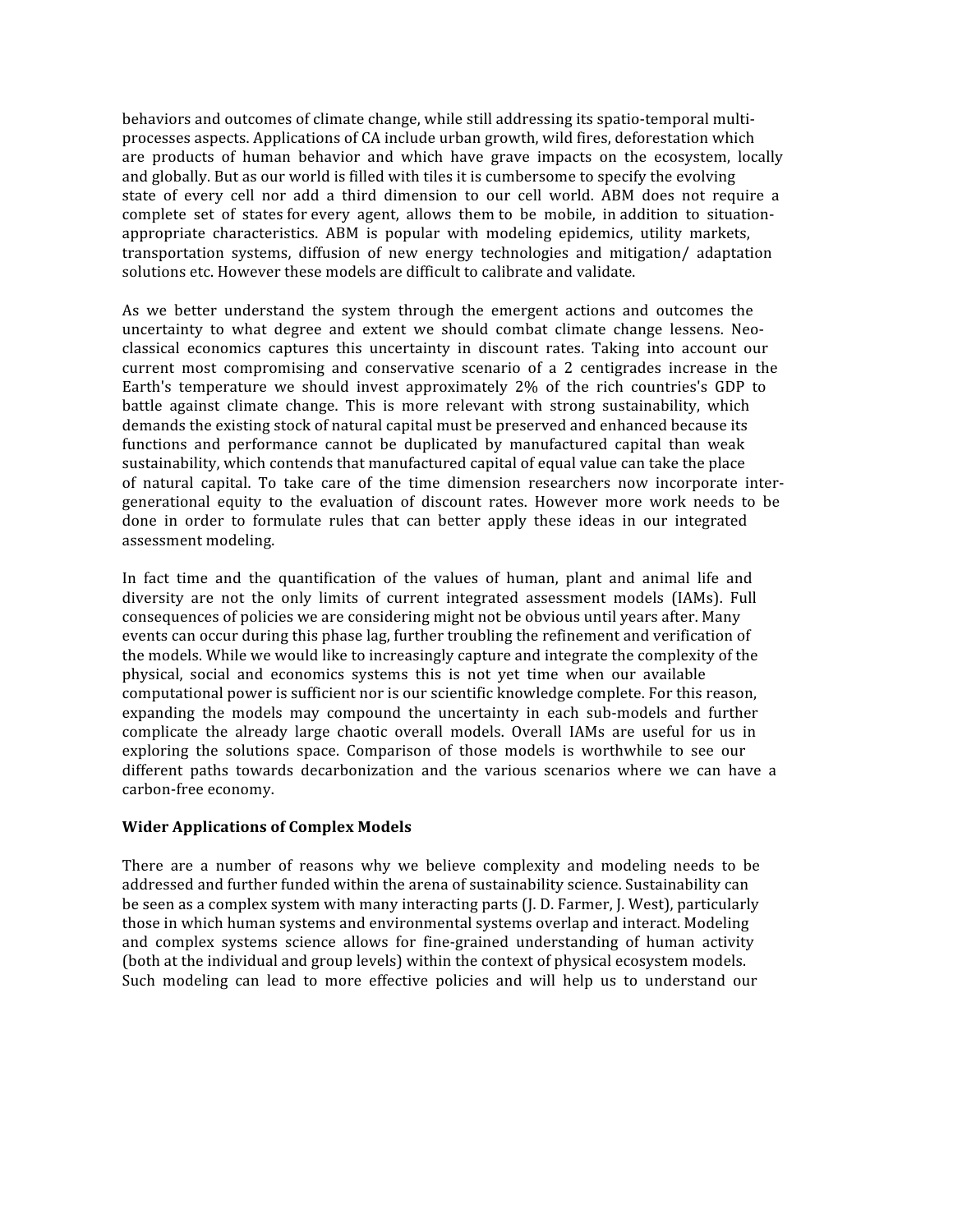resilience in the face of climate change and resource depletion. We may also be able to identify key areas of vulnerability, unpredictable self-reinforcing feedback mechanisms between human/environment changes, and the ability to quantify the amount of leverage and relative importance of specific human behaviors. Moreover, these models give us useful scenarios to model the avenue towards a specific future of our choosing, given ever‐ changing constraints and boundaries.

The sheer number of nodes in our economic systems, and the complexity of understanding the behaviors of 6.5 billion different actors, necessitates agent-based models and an understanding of non-linear dynamics, emergent phenomenon, and scaling properties when addressing sustainability. Within a complex systems model, each time step changes initial conditions, thus affecting the next time step, as well as the overall model behavior. This is indeed much more realistic than general equilibrium models which follow the same set of assumptions throughout each time step, regardless of potential changes in the scenario. As such, complex systems models help us to test the underlying assumptions implicit within various projection scenarios for future population, GHG emissions, and resource use. They also allow us to quantify the level of inter-dependency and resilience present in human‐environment networks.

The ability to rank the feedbacks within the field of human leverage is immensely useful when trying to quantify which policies will lead to the quickest and most profound changes towards a sustainable world. Given the spatial heterogeneity of governments, economies, cultural beliefs, and material wealth across the world, the current linear, normative models fail to adequately embody human/environment interactions. For example, the current IPCC climate models implicitly make assumptions about demand growth, population growth, consumption patterns, and technology adoption. However, these assumptions are not dynamic and do not change as the climate model changes. In this way, the human realm (policy, economics, psychology) is decoupled from the impact of climate change. The Reeds integrative assessment model layers many fields of interaction, but does not allow for interactive dynamics between the various sectors. It is thus providing incomplete information as to the most prescriptive policy actions. Complex systems and ABMs, on the other hand, allows for overlaps between many different systems and creates a dialog between energy, economy, and policy (Grubler).

Other possible uses for this type of modeling include: human migration within climate change scenarios, dynamics of infectious diseases, modeling stranded assets and lock‐in, transition from one technology to another, clean energy technology transfer from developed to developing countries, environmental resource supply and management, and various aspects of behavior economics. For example, potential urban growth can be modeled with various development policy scenarios, allowing for a better understanding of how policy affects land-use changes over the long run<sup>2</sup>.

A similar approach could

be used to model land-use changes over time due to policy-driven incentives in the biofuels market or electricity consumption between two cities with different rate structures. As another example, water resource management has become a pressing issue in the world3 and is tied to both a rise in population

r examples, see http://vimeo.com/2110376, and http://vimeo.com/3322084.